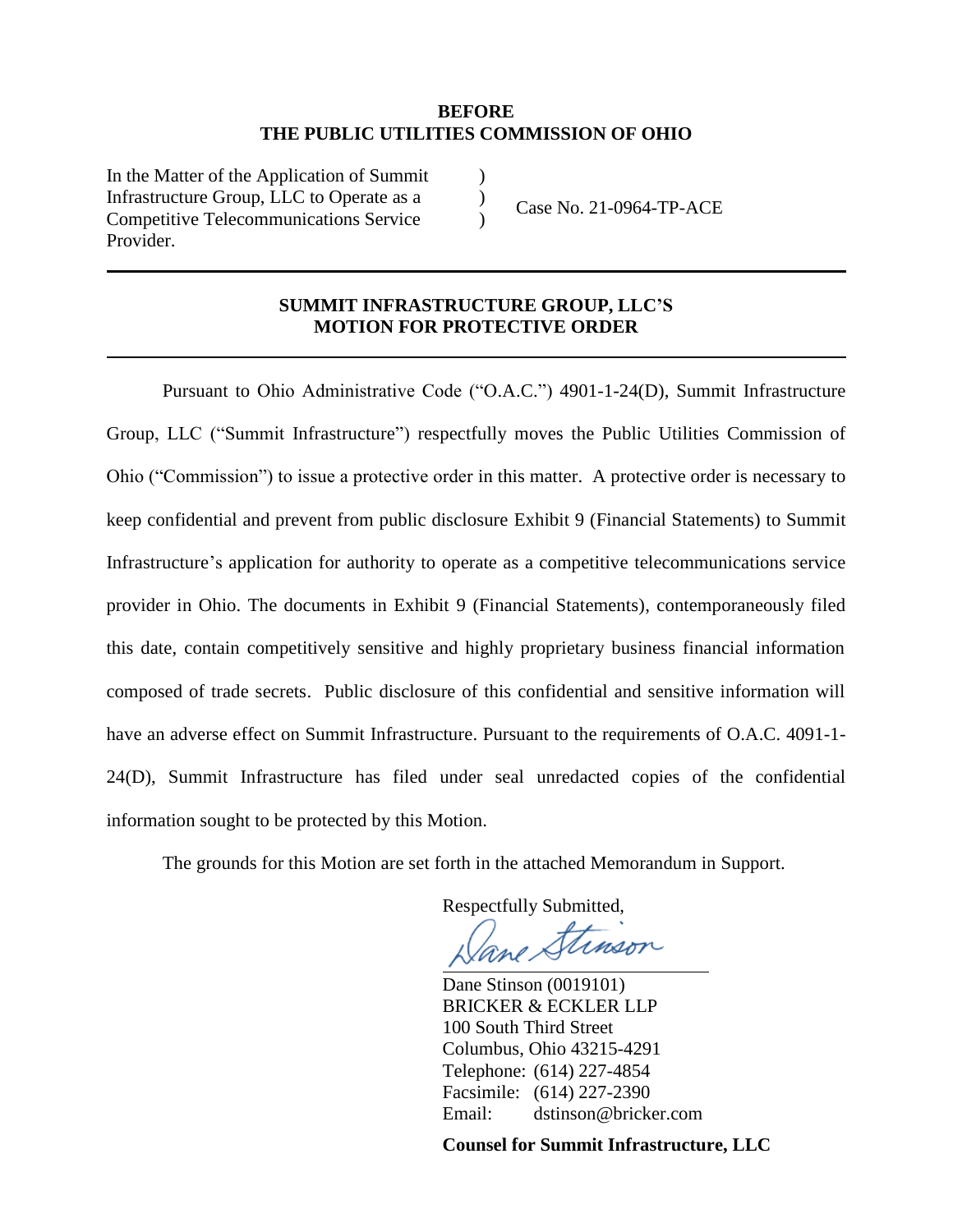### **BEFORE THE PUBLIC UTILITIES COMMISSION OF OHIO**

) ) )

In the Matter of the Application of Summit Infrastructure Group, LLC to Operate as a Competitive Telecommunications Service Provider.

Case No.

# **MEMORANDUM IN SUPPORT OF SUMMIT INFRASTRUCTURE GROUP, LLC'S MOTION FOR PROTECTIVE ORDER**

Contemporaneously with this Motion for Protective Order, Summit Infrastructure Group, LLC ("Summit Infrastructure") filed its application for a Certificate of Public Convenience and Necessity to operate as a competitive telecommunications service ("CTS") provider in Ohio ("Application"). Included in the materials supporting the Application is information considered trade secret and confidential. As part of the Application, Summit Infrastructure is required to provide financial statements to demonstrate its financial ability to provide service. Summit Infrastructure has submitted these financial statements ("Confidential Information") as Exhibit 9 to the Application under seal because it contains competitively sensitive and highly proprietary business financial information that requires confidential treatment

Summit Infrastructure is a subsidiary of its parent, SDC Summit Holdings LLC ("Summit Holding"), and has submitted Summit Holding's financial information to support Summit Infrastructure's Application. Summit Holding is not a publicly traded company and its financial information is not publicly available. The information for which protection is sought describes Summit Infrastructure and its affiliates' financial information. Such information clearly is competitively sensitive trade secret information. Public disclosure would impair Summit Infrastructure's ability to respond to competitive opportunities in the marketplace and would

1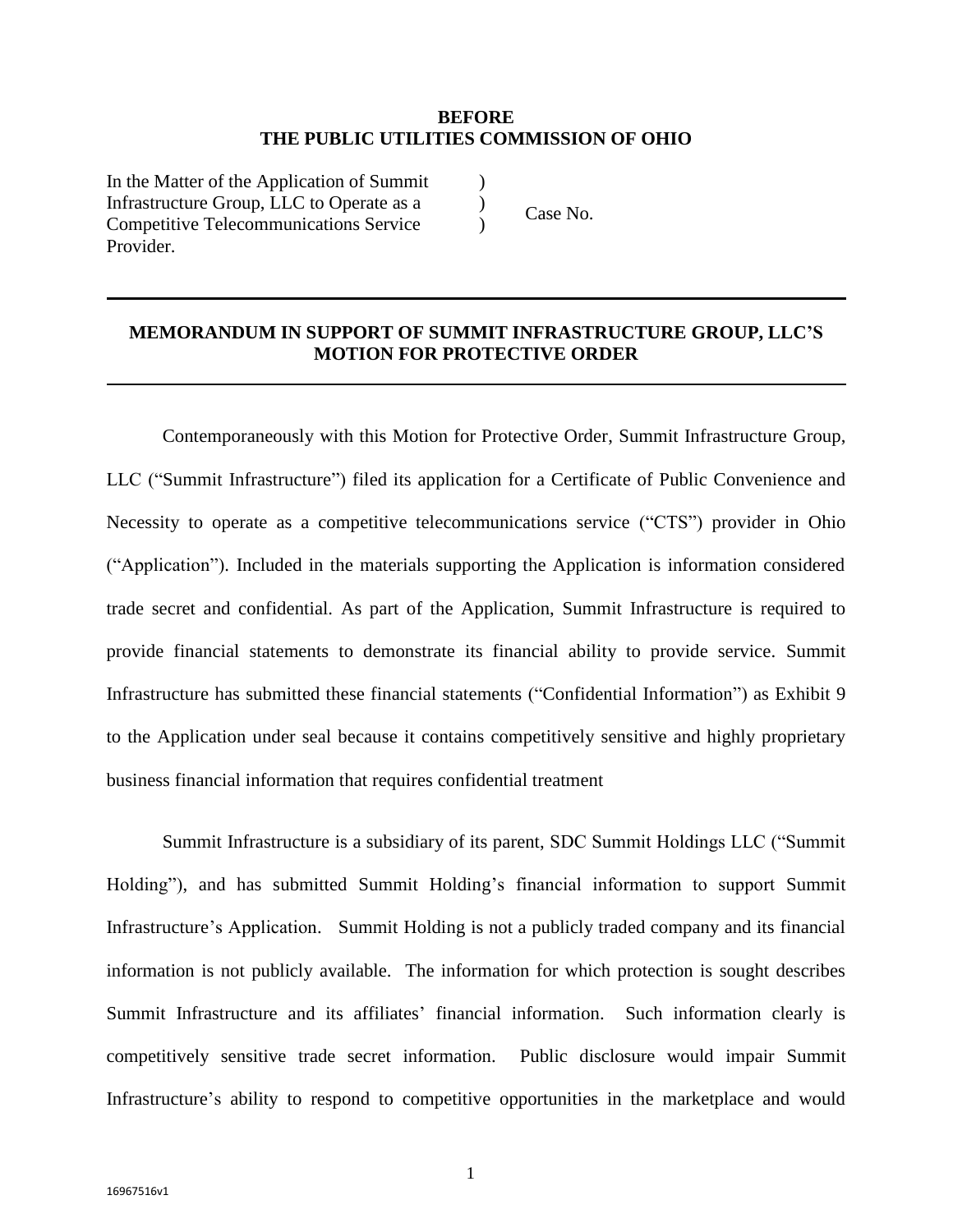provide competitors with an unfair competitive advantage. Therefore, Summit Infrastructure requests that the Commission issue an order to protect the confidentiality and prohibit the disclosure of the Confidential Information.

Ohio Revised Code ("R.C.") 4929.23(A) permits the Commission to protect the confidentiality of competitive information submitted as a part of the certification process as a CTS provider. Moreover, R.C. 4901.12 and 4905.07 facilitate the protection of trade secrets in the Commission's possession. These statutes incorporate by reference the provisions of R.C. 149.43, which excepts from the public record information and records for which disclosure is prohibited by law. State law prohibits the release of information meeting the definition of a trade secret. R.C. 1333.61(D) and 1333.62.

The Ohio Administrative Code ("O.A.C.") expressly permits the Commission or the attorney examiner assigned to the case to protect the confidentiality of certain information. See O.A.C. Rule 4901-1-24. Specifically, O.A.C. Rule 4901-1-24 (D) provides that:

> the commission…[or] an attorney examiner may issue any order which is necessary to protect the confidentiality of information contained in [a] document, to the extent that state or federal law prohibits release of the information, including where it is determined that both of the following criteria are met: The information is deemed by the commission, or [the attorney examiner] to constitute a trade secret under Ohio law, and where non-disclosure of the information is not inconsistent with the purpose of Title 49 of the Revised Code.

### **I. The Confidential Information Constitutes Trade Secret Information.**

Under Ohio law:

"Trade secret" means information, including the whole or any portion or phase of any scientific or technical information, design, process, procedure, formula, pattern, compilation, program, device, method, technique, or improvement, or any business information or plans, financial information, or listing of names, addresses, or telephone numbers, that satisfies both of the following: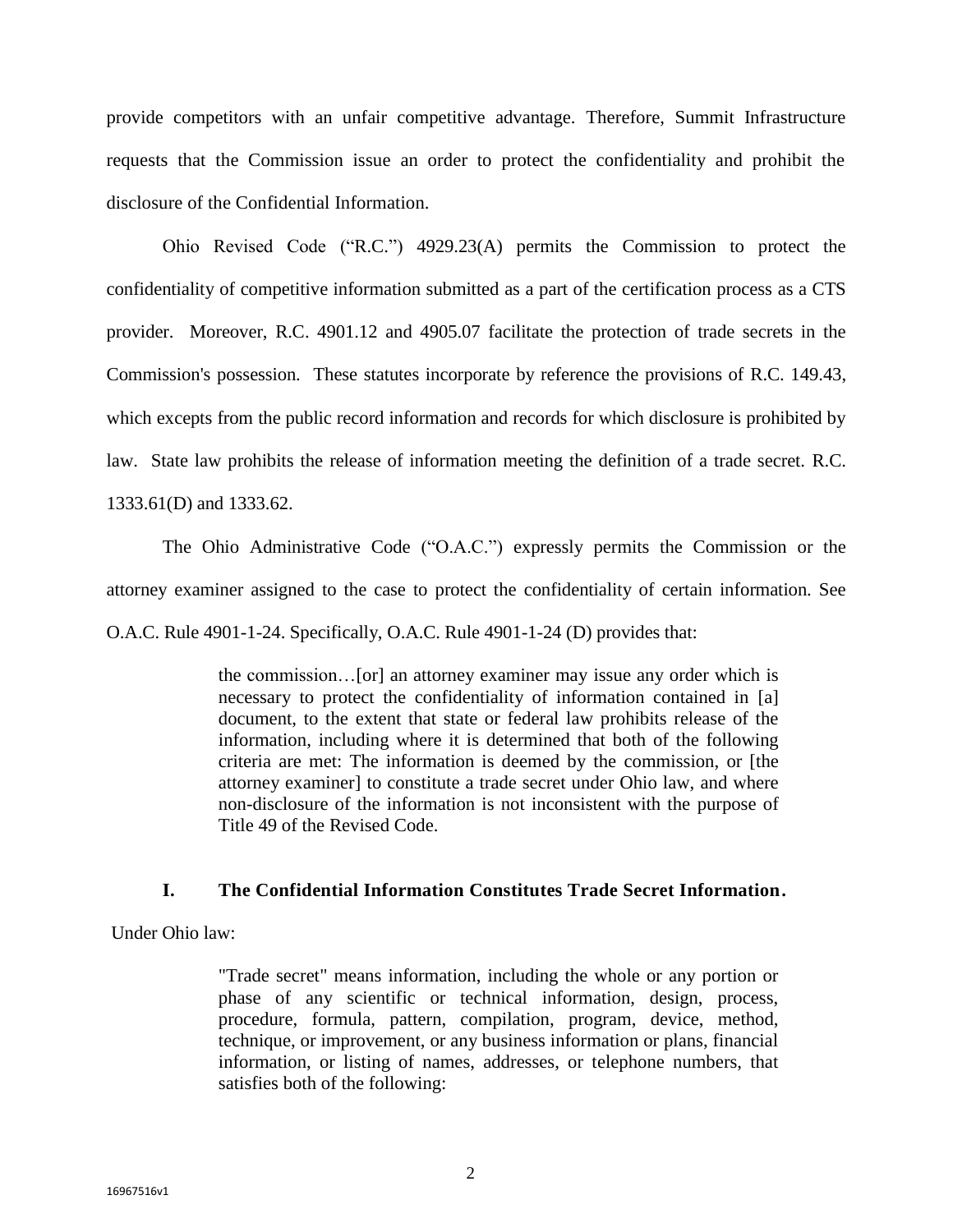- (1) It derives independent economic value, actual or potential, from not being generally known to, and not being readily ascertainable by proper means by, other persons who can obtain economic value from its disclosure or use.
- (2) It is the subject of efforts that are reasonable under the circumstances to maintain its secrecy.

R.C. 1333.61.

In addition, in *State ex rel. The Plain Dealer v. Ohio Dept. of Ins.*, 80 Ohio St.3d 513, 687 N.E.2d 661 (1997), the Ohio Supreme Court adopted a six factor test, which served to further define "trade secrets" under Ohio law. The six factors to be considered in recognizing a trade secret are:

> (1) The extent to which the information is known outside the business, (2) the extent to which it is known to those inside the business, *i.e.,* by the employees, (3) the precautions taken by the holder of the trade secret to guard the secrecy of the information, (4) the savings effected and the value to the holder in having the information as against competitors, (5) the amount of effort or money expended in obtaining and developing the information, and (6) the amount of time and expense it would take for others to acquire and duplicate the information.

The documents and information in Exhibit 9 contain competitively sensitive and highly proprietary business financial information falling within the statutory characterization of a trade secret. Summit Infrastructure considers and has treated the Confidential Information contained in the exhibits for which protection is sought as trade secret. In the ordinary course of business, the information is deemed confidential, and is treated as proprietary and confidential by Summit Infrastructure employees. The Confidential Information is not disclosed to anyone unless required pursuant to a legal proceeding.

The Commission has issued orders protecting trade secrets and confidential information in numerous proceedings. *See, e.g., Elyria Tel. Co.,* Case No. 89-965-TP-AEC (Finding and Order, September 21, 1989); *Ohio Bell Tel. Co.,* Case No. 89-718-TP-ATA (Finding and Order, May 31,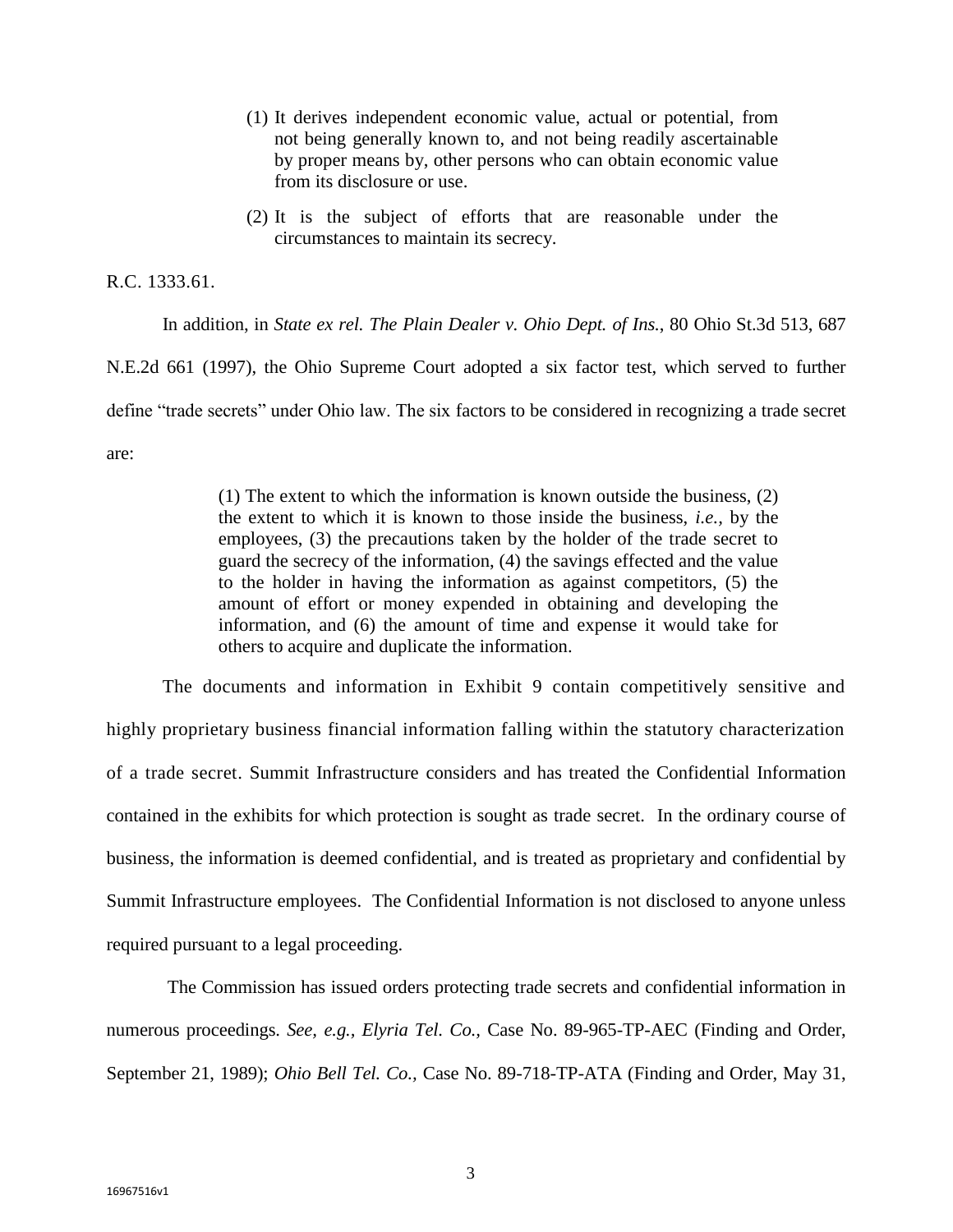1989); *Columbia Gas of Ohio, Inc.,* Case No. 90-17-GA-GCR (Entry, August 17, 1990). *See also, Buckeye Energy Brokers, Inc.*, Case No. 02-1676-GA-AGG (Entry July 15, 2003, explaining, "income statement and balance sheet information can be considered a trade secret and afforded confidential treatment"). For the Commission to do otherwise in this proceeding would be to negate the protections the General Assembly has granted to all businesses, including public utilities, through the Uniform Trade Secrets Act.

Considering the competitive environment in which Summit Infrastructure operates, the information requested in the exhibits for which protection is sought is highly proprietary, confidential and commercially sensitive. Other telecommunications carriers seeking to compete with Summit Infrastructure would gain the benefit of Summit Infrastructure's financial information and use that information to gain an undue advantage. Therefore, it is imperative that Summit Infrastructure be required to provide such information only under seal, thus precluding potential competitors from gaining access to this commercially sensitive information.

## **II. Non-disclosure of the Confidential Information is not Inconsistent with the Purpose of R.C. Title 49.**

The protection of trade secret information from public disclosure is not inconsistent with the purposes of R.C. Title 49. Non-disclosure of the information will not impair the purposes of R.C. Title 49 because the Commission and its Staff will have full access to the information in order to fulfill the Commission's statutory obligations to ensure that Summit Infrastructure has the managerial, technical and financial ability to provide service and to comply with the Commission's rules. No purpose of R.C. Title 49 would be served by the public disclosure of the information.

For the foregoing reasons, Summit Infrastructure requests that the designated information be protected from public disclosure.

4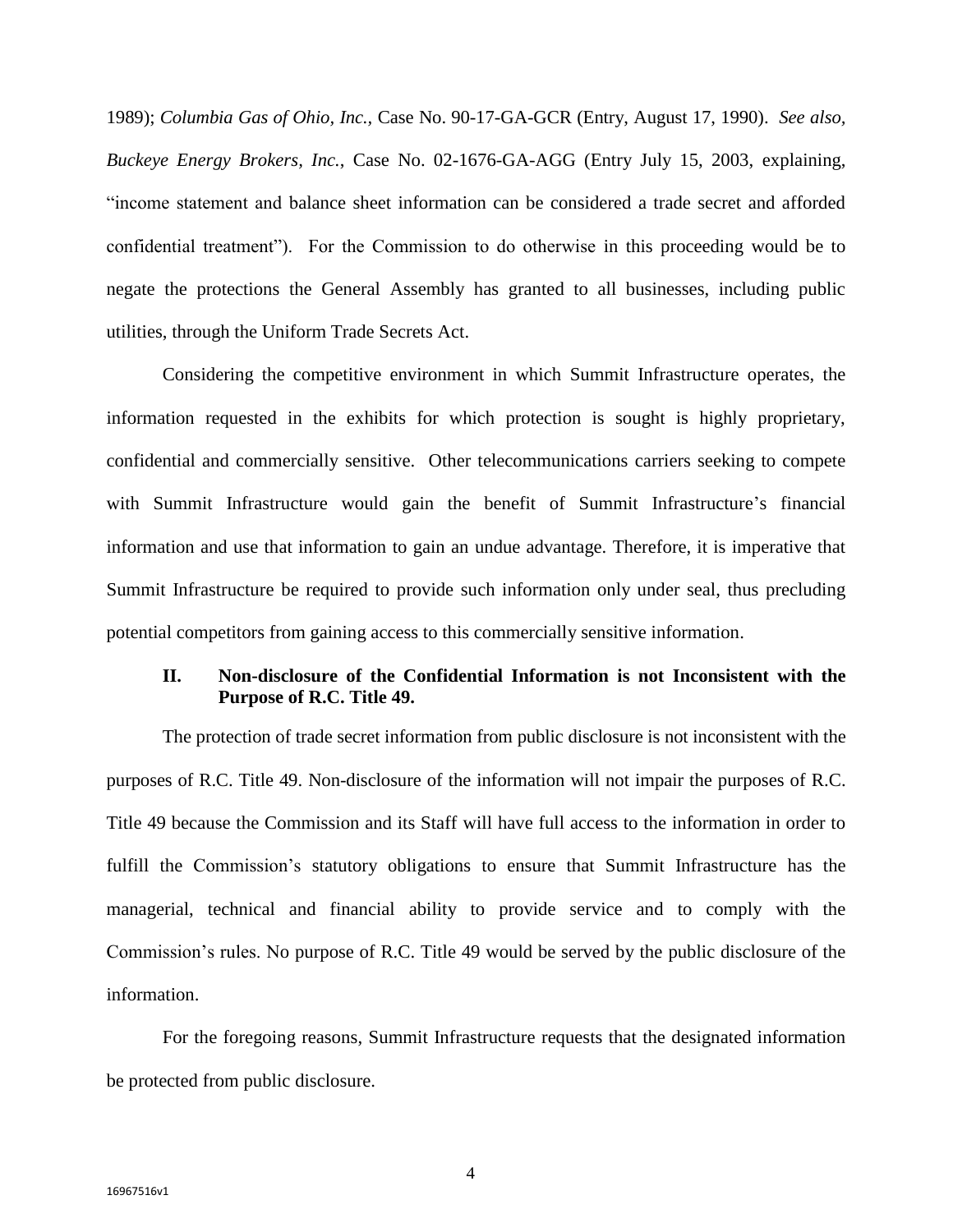Respectfully Submitted,

inson

BRICKER & ECKLER LLP 100 South Third Street Columbus, Ohio 43215-4291 Telephone:(614) 227-4854 Facsimile: (614) 227-2390<br>Email: dstinson@brick dstinson@bricker.com

**Counsel for Summit Infrastructure, LLC**